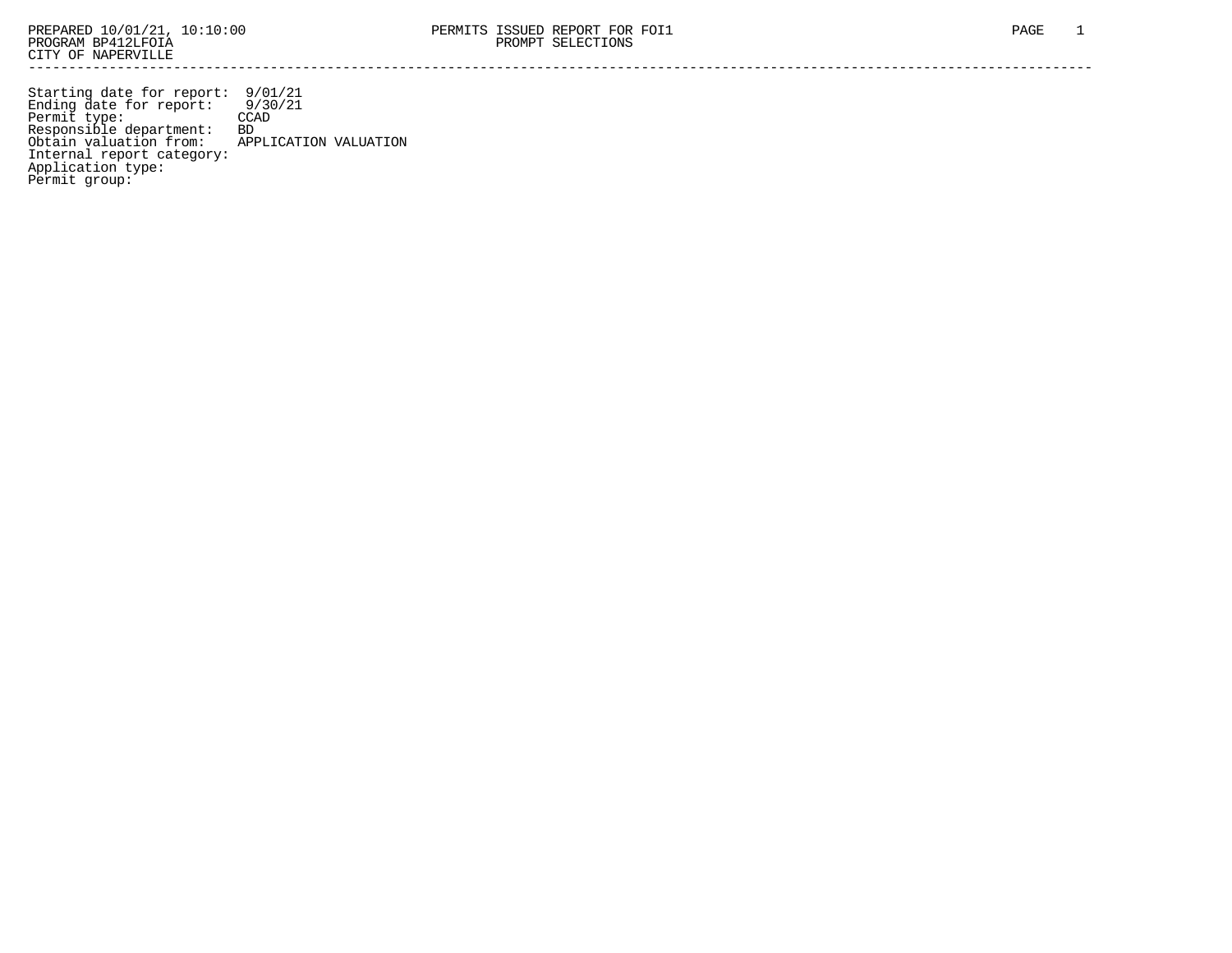# PREPARED 10/01/21, 10:10:00 PERMITS ISSUED REPORT PAGE 1 PAGE 1 PROGRAM BP412LFOI1 9/01/21 THRU 9/30/21 CITY OF NAPERVILLE **Example 20** CITY OF NAPERVILLE PERMIT TYPE - CCAD COMMERCIAL - CAD OBTAINED VALUATION FROM APPLICATION VALUATION

| APPLICATION APPLICATION TYPE AND DESCRIPTION<br>DATE<br>VALUATION                                                                                                                                                                                                                                                                                                                                                                                                           | Parcel Number<br>Alternate ID Code        | ----------<br>PROPERTY OWNER/<br>CONTRACTOR         |
|-----------------------------------------------------------------------------------------------------------------------------------------------------------------------------------------------------------------------------------------------------------------------------------------------------------------------------------------------------------------------------------------------------------------------------------------------------------------------------|-------------------------------------------|-----------------------------------------------------|
| 20-00003685 CAL COMMERCIAL ALTERATION/REPAIR (NO NEW SO FTG) 1163 E OGDEN AV 620                                                                                                                                                                                                                                                                                                                                                                                            |                                           |                                                     |
| $\begin{array}{cccc}\n-222 & -222 & -225 \\ \text{Contractor} & +2 & 630-514-9650\n\end{array}$ \$60000                                                                                                                                                                                                                                                                                                                                                                     |                                           | D-08081020120000N210 -42 CHRISTIAN BROTHERS         |
| $\begin{array}{cccccc} \texttt{STRUCTURE} & - & 000 & 000 & \texttt{TAMA} & \texttt{LACROSSE} & & & & & \\ \texttt{PERMIT TYPE} & - & \texttt{CCAD} & 00 & \texttt{COMMERCIAL} & - & \texttt{CAD} & & & & & \\ \end{array} \qquad \begin{array}{cccccc} \texttt{ISSUE} & \texttt{DATE} & & & & & \\ \texttt{SUSE} & \texttt{DATE} & & & & & \\ \texttt{DZT} & 21 & & & & & \\ \end{array} \qquad \begin{array}{cccccc} \texttt{SUSS} & \texttt{SHAFER} & & & & \\ \texttt{$ |                                           |                                                     |
| 21-00001121 CAL COMMERCIAL ALTERATION/REPAIR (NO NEW SQ FTG) 1315 S NAPER BL 101                                                                                                                                                                                                                                                                                                                                                                                            |                                           |                                                     |
| $\begin{array}{cccc}\n-2 & -2 & -2 & -2 \\ \text{Contractor} & + & 630-705-5204 & & 3350000\n\end{array}$                                                                                                                                                                                                                                                                                                                                                                   |                                           | D-08292030070000N143 -133 STASICA CONSTRUCTION      |
| $\begin{array}{cccc} \texttt{STRUCTURE} & - & 000 & 000 & \texttt{CHIPOTLE MEXICAN GRLLL} \texttt{CAD} & \texttt{SUSUE DATE} & \texttt{DATE} & \texttt{SUBCONTRACTOR(S)} \\ \texttt{PERMIT TYPE} & - & \texttt{CCAD} & 00 & \texttt{COMMERCIAL} & - \texttt{CAD} & 9/10/21 & \texttt{ST} & \texttt{JOHN PLUMBING} & \texttt{INC} \\ \end{array}$<br>-----------                                                                                                             |                                           |                                                     |
| 21-00002711 CAL COMMERCIAL ALTERATION/REPAIR (NO NEW SQ FTG) 2216 FERRY RD 108                                                                                                                                                                                                                                                                                                                                                                                              |                                           |                                                     |
| $--------- 6/15/21$<br>\$85000<br>Contractor #: $630-932-5757$                                                                                                                                                                                                                                                                                                                                                                                                              |                                           | D-07042030110000N1705-3 KEY INVESTMENT & MANAGEMENT |
| $\begin{array}{cccc} \texttt{STRUCTURE} & - & 000 & 000 & \texttt{IRON} \texttt{GATE} & - & \texttt{GREAGER} & \texttt{ISSUE} \texttt{DATE} & \texttt{SUE} \texttt{OMTE} & \texttt{SUBCONTRACTOR(S)} \\ \texttt{PERMIT TYPE} & - & \texttt{CCAD} \texttt{00 COMMERCIAL} & - & \texttt{CAD} & 9/10/21 & \texttt{VUE} \texttt{OR} & \texttt{SUE} \texttt{OR} \texttt{EECARTC INC} \end{array}$<br>-----------                                                                 |                                           |                                                     |
| 21-00002821 CAL COMMERCIAL ALTERATION/REPAIR (NO NEW SQ FTG) 1320 N ROUTE 59 114                                                                                                                                                                                                                                                                                                                                                                                            |                                           |                                                     |
| $--------- 6/21/21$<br>\$20000<br>Contractor #: 630-660-3519                                                                                                                                                                                                                                                                                                                                                                                                                | D-07103140100000N1576-34 MEP CONSTRUCTION |                                                     |
| $\begin{array}{cccc} \texttt{STRUCTURE} & - & 000 & 000 & \texttt{N&P} & \texttt{DANCE} & \texttt{STUDIO} \\ \texttt{PERMIT TYPE} & - & \texttt{CCAD} & 00 & \texttt{COMMERCIAL} & - & \texttt{CAD} & \texttt{S} & \texttt{008/21} & \texttt{SICNATURE} & \texttt{MAKER, INC} \\ \end{array}$                                                                                                                                                                               |                                           |                                                     |
| 21-00002829 CAL COMMERCIAL ALTERATION/REPAIR (NO NEW SO FTG) 1315 S NAPER BL 109                                                                                                                                                                                                                                                                                                                                                                                            |                                           |                                                     |
| $--------- 6/22/21$ \$961000<br>Contractor #: 312-451-7161                                                                                                                                                                                                                                                                                                                                                                                                                  |                                           | D-08292030070000N143 -133 BUSHMAN CONSTRUCTION      |
| STRUCTURE - 000 000 BMO HARRIS BANK<br>PERMIT TYPE - CCAD 00 COMMERCIAL - CAD 9/27/21 REX ELECTRIC & TECHNOLOGIES LL<br>-----------                                                                                                                                                                                                                                                                                                                                         |                                           | GREAT LAKES PLUMBING & HEATING                      |
| 21-00003076 CAL COMMERCIAL ALTERATION/REPAIR (NO NEW SQ FTG) 110 S WASHINGTON ST 104                                                                                                                                                                                                                                                                                                                                                                                        |                                           |                                                     |
| $---------$ 7/07/21 \$600000<br>Contractor #: 815-919-7100                                                                                                                                                                                                                                                                                                                                                                                                                  |                                           | D-07134240010000N594 -84 SMITH GROUP CONSTRUCTION   |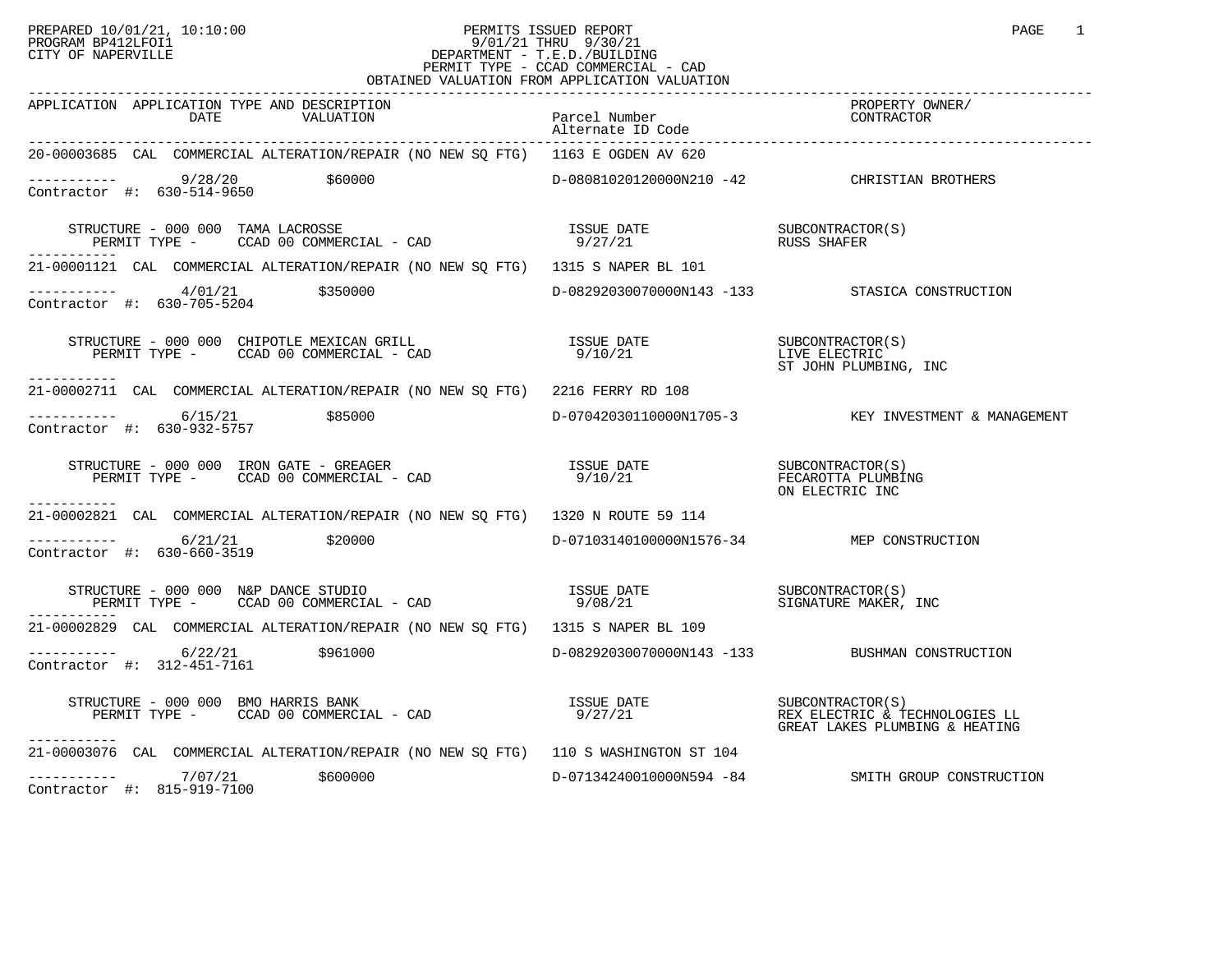## PREPARED 10/01/21, 10:10:00 PERMITS ISSUED REPORT PAGE 2<br>PROGRAM BP412LFOI1 PROGRAM PROGRAM BP412LFOI1 PROGRAM BP412LFOI1 9/01/21 THRU 9/30/21 CITY OF NAPERVILLE **Example 20** CITY OF NAPERVILLE PERMIT TYPE - CCAD COMMERCIAL - CAD OBTAINED VALUATION FROM APPLICATION VALUATION

| APPLICATION APPLICATION TYPE AND DESCRIPTION<br>DATE<br>VALUATION                                                                                                                                                                                                                                                                                                                                                                     | Parcel Number | PROPERTY OWNER/<br>CONTRACTOR                    |
|---------------------------------------------------------------------------------------------------------------------------------------------------------------------------------------------------------------------------------------------------------------------------------------------------------------------------------------------------------------------------------------------------------------------------------------|---------------|--------------------------------------------------|
| 21-00003076 (CONTINUED)                                                                                                                                                                                                                                                                                                                                                                                                               |               |                                                  |
| STRUCTURE – 000 000 JAMES & SONS FINE JEWELERS TSSUE DATE SUBCONTRACTOR(S)<br>PERMIT TYPE – CCAD 00 COMMERCIAL – CAD 9/15/21 9/15/21 MC2 ELECTRIC INC                                                                                                                                                                                                                                                                                 |               | MC2 ELECTRIC, INC                                |
| ----------<br>21-00003101 CAL COMMERCIAL ALTERATION/REPAIR (NO NEW SO FTG) 2212 FERRY RD 114                                                                                                                                                                                                                                                                                                                                          |               |                                                  |
| $\begin{tabular}{ll} \texttt{-----} \texttt{-----} & 7/07/21 & \texttt{$110000} \\ \texttt{Contractor} & \texttt{#:} & 630-585-0021 & \end{tabular}$                                                                                                                                                                                                                                                                                  |               |                                                  |
| STRUCTURE - 000 000 IRON GATE - ALI<br>PERMIT TYPE - CCAD 00 COMMERCIAL - CAD $9/02/21$ Resolution of the subset of the set of the set of the permit of the set of the set of the set of the set of the set of the set of the se<br>------------                                                                                                                                                                                      |               | ON ELECTRIC INC                                  |
| 21-00003102 CAL COMMERCIAL ALTERATION/REPAIR (NO NEW SO FTG) 2216 FERRY RD 113                                                                                                                                                                                                                                                                                                                                                        |               |                                                  |
| ----------- 7/07/21 \$45000<br>Contractor #: 630-585-0021                                                                                                                                                                                                                                                                                                                                                                             |               | D-07042030110000N1705-3 TRON GATE MOTOR CONDOS   |
| STRUCTURE - 000 000 IRON GATE - SNOWSKY<br>PERMIT TYPE - CCAD 00 COMMERCIAL - CAD                                                                                                                                                                                                                                                                                                                                                     |               | ON ELECTRIC INC                                  |
| -----------<br>21-00003144 CAL COMMERCIAL ALTERATION/REPAIR (NO NEW SO FTG) 1548 BOND ST 103                                                                                                                                                                                                                                                                                                                                          |               |                                                  |
| $\begin{array}{cccc}\n-2 & -2 & -2 & -2 \\ \text{Contractor} & +2 & 312-318-1598 & & \text{25000}\n\end{array}$                                                                                                                                                                                                                                                                                                                       |               | D-07101060020000N268 -34 NORTH BUILDING SERVICES |
| $\begin{tabular}{lllllllllll} \texttt{STRUCTURE} & - & 000 & 000 & \texttt{BAXTER} & \texttt{WOODMAN} & \texttt{CONSULTING} & \texttt{ENGINEERS} & & \texttt{ISSUE} & \texttt{DATE} & & & \texttt{SUBCONTRACTOR(S)}\\ & & & \texttt{PERMIT TYPE} & - & & \texttt{CCAD} & 00 & \texttt{COMMERCIAL} & - & \texttt{CAD} & & & \texttt{9/14/21} & & & & \texttt{BARON ELECTRIC} \end{tabular},$<br>PERMIT TYPE - CCAD 00 COMMERCIAL - CAD |               | BARON ELECTRIC, INC                              |
| 21-00003281 CAL COMMERCIAL ALTERATION/REPAIR (NO NEW SQ FTG) 2216 FERRY RD 107                                                                                                                                                                                                                                                                                                                                                        |               |                                                  |
| $\frac{7}{14/21}$ \$75000<br>Contractor #: 630-585-0021                                                                                                                                                                                                                                                                                                                                                                               |               | D-07042030110000N1705-3 TRON GATE MOTOR CONDOS   |
| $\begin{array}{cccc}\texttt{STRUCTURE} & - & 000 & 000 & \texttt{IRON} & \texttt{GATE} & - & \texttt{EGAN} \\ \texttt{PERMIT TYPE} & - & \texttt{CCAD} & 00 & \texttt{COMMERCIAL} & - & \texttt{CAD} & 00 & \texttt{CAMERCIAL} \\ \end{array}$<br>-----------                                                                                                                                                                         |               | R J KIELION PLUMING & HEATING                    |
| 21-00003398 CAL COMMERCIAL ALTERATION/REPAIR (NO NEW SO FTG) 540 FRONTENAC CT 180                                                                                                                                                                                                                                                                                                                                                     |               |                                                  |
| $--------- 7/22/21$<br>\$300000<br>Contractor #: $630-766-4040$                                                                                                                                                                                                                                                                                                                                                                       |               | D-0717204008000 N1829-61 MDUSTRIAL TOOL PRODUCTS |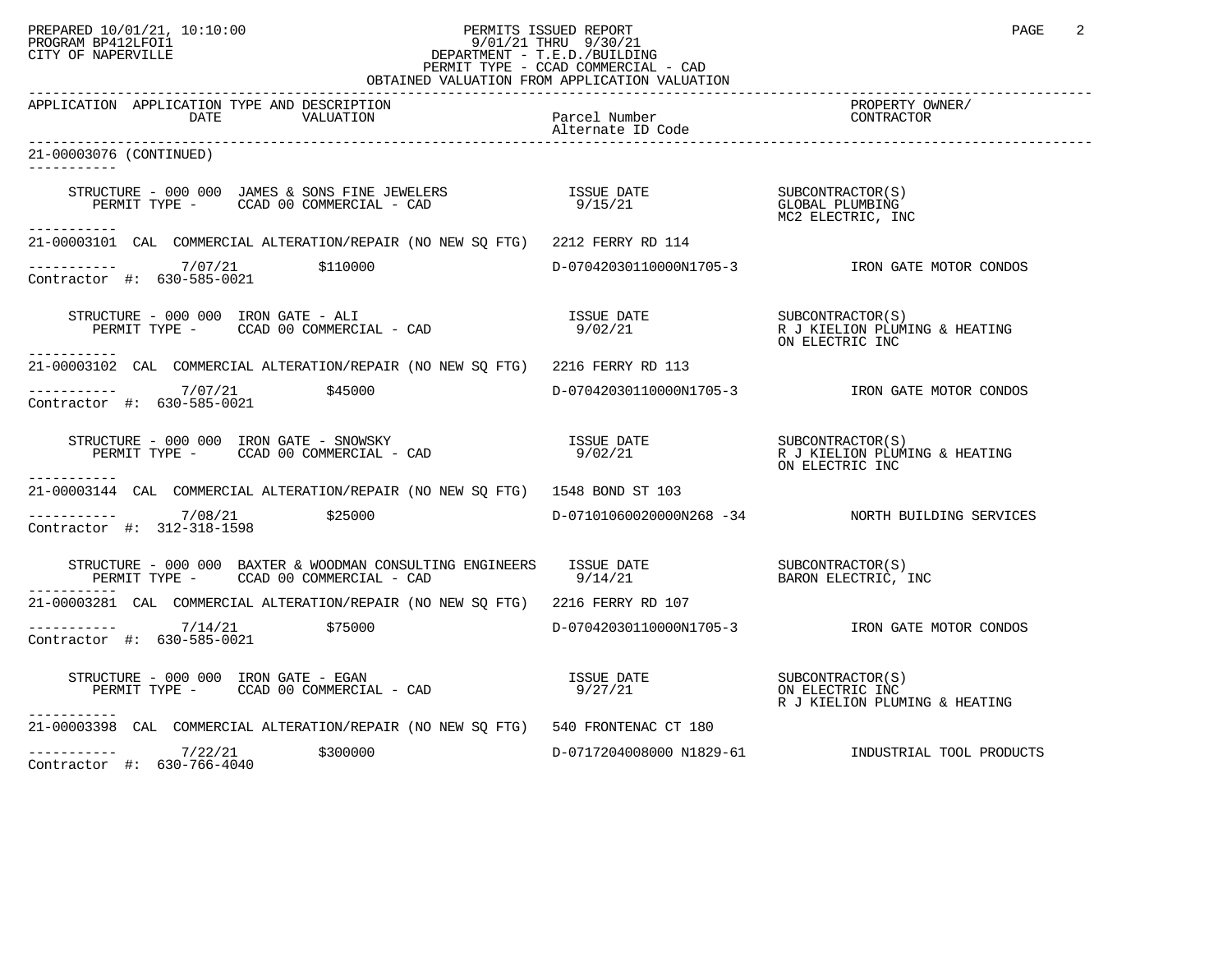## PREPARED 10/01/21, 10:10:00 PERMITS ISSUED REPORT PAGE 3<br>PROGRAM BP412LFOI1 PROGRAM PROGRAM BP412LFOI1 PROGRAM BP412LFOI1 9/01/21 THRU 9/30/21 CITY OF NAPERVILLE **Example 20** CITY OF NAPERVILLE PERMIT TYPE - CCAD COMMERCIAL - CAD OBTAINED VALUATION FROM APPLICATION VALUATION

| APPLICATION APPLICATION TYPE AND DESCRIPTION<br>DATE<br>VALUATION                                                                                                                                                                                              | Parcel Number<br>Alternate ID Code       | PROPERTY OWNER/<br>CONTRACTOR                          |
|----------------------------------------------------------------------------------------------------------------------------------------------------------------------------------------------------------------------------------------------------------------|------------------------------------------|--------------------------------------------------------|
| 21-00003398 (CONTINUED)                                                                                                                                                                                                                                        |                                          |                                                        |
|                                                                                                                                                                                                                                                                | ISSUE DATE<br>9/08/21                    | SUBCONTRACTOR(S)                                       |
| -----------<br>21-00003483 CAL COMMERCIAL ALTERATION/REPAIR (NO NEW SQ FTG) 263 SHUMAN BL 500                                                                                                                                                                  |                                          |                                                        |
| $--------$ 7/28/21 \$14600<br>Contractor #: 312-629-2800                                                                                                                                                                                                       |                                          | D-07014000340000N7 -24 DEVELOPMENT SOLUTIONS           |
| -----------                                                                                                                                                                                                                                                    |                                          | ALECK PLUMBING INC                                     |
| 21-00003520 CAL COMMERCIAL ALTERATION/REPAIR (NO NEW SQ FTG) 22 E CHICAGO AV 115                                                                                                                                                                               |                                          |                                                        |
| ---------- 7/29/21 \$850000<br>Contractor #: 312-374-3385                                                                                                                                                                                                      | D-08183270170000N596 -85 CHAS BENDER CO. |                                                        |
| RUCTURE - 000 000 ZADE'S LOUNGE<br>PERMIT TYPE -     CCAD 00 COMMERCIAL - CAD<br>STRUCTURE - 000 000 ZADE'S LOUNGE<br>------------                                                                                                                             | 9/22/21                                  | ALECK PLUMBING INC                                     |
| 21-00003529 CAL COMMERCIAL ALTERATION/REPAIR (NO NEW SO FTG) 2216 FERRY RD 110                                                                                                                                                                                 |                                          |                                                        |
| $--------- 7/29/21$ \$80000<br>Contractor #: 630-585-0021                                                                                                                                                                                                      |                                          |                                                        |
| $\begin{array}{ccccccccc} \texttt{STRUCTURE} & - & 000 & 000 & \texttt{IRON} & \texttt{GATE} & - & \texttt{BOURNIAS} & & & & & & & & \\ \texttt{PERMIT TYPE} & - & & & & & & & & & & \\ \texttt{PERMIT TYPE} & - & & & & & & & & & \\ \end{array}$             |                                          | R J KIELION PLUMING & HEATING                          |
| 21-00003530 CAL COMMERCIAL ALTERATION/REPAIR (NO NEW SO FTG) 2252 FERRY RD 107                                                                                                                                                                                 |                                          |                                                        |
| Contractor #: 630-585-0021                                                                                                                                                                                                                                     |                                          | D-07042030090000N1705-3 RON GATE MOTOR CONDOS          |
| $\begin{array}{cccccc} \texttt{STRUCTURE} & - & 000 & 000 & \texttt{IRON} & \texttt{GATE} & - & \texttt{CHENEY} & & & & \\ \texttt{PERMIT TYPE} & - & & & & \texttt{CCAD} & 00 & \texttt{COMMERCIAL} & - & \texttt{CAD} & & & & \\ \end{array}$<br>----------- |                                          | R J KIELION PLUMING & HEATING                          |
| 21-00003552 CAD COMMERCIAL ADDITION (NEW SQ FTG) 2363 AURORA AV                                                                                                                                                                                                |                                          |                                                        |
| $---------$ 7/30/21 \$1500000<br>Contractor #: 630-863-6200                                                                                                                                                                                                    |                                          | D-07222080120000N1498-95  JOSEPH NICHOLAS CONSTRUCTION |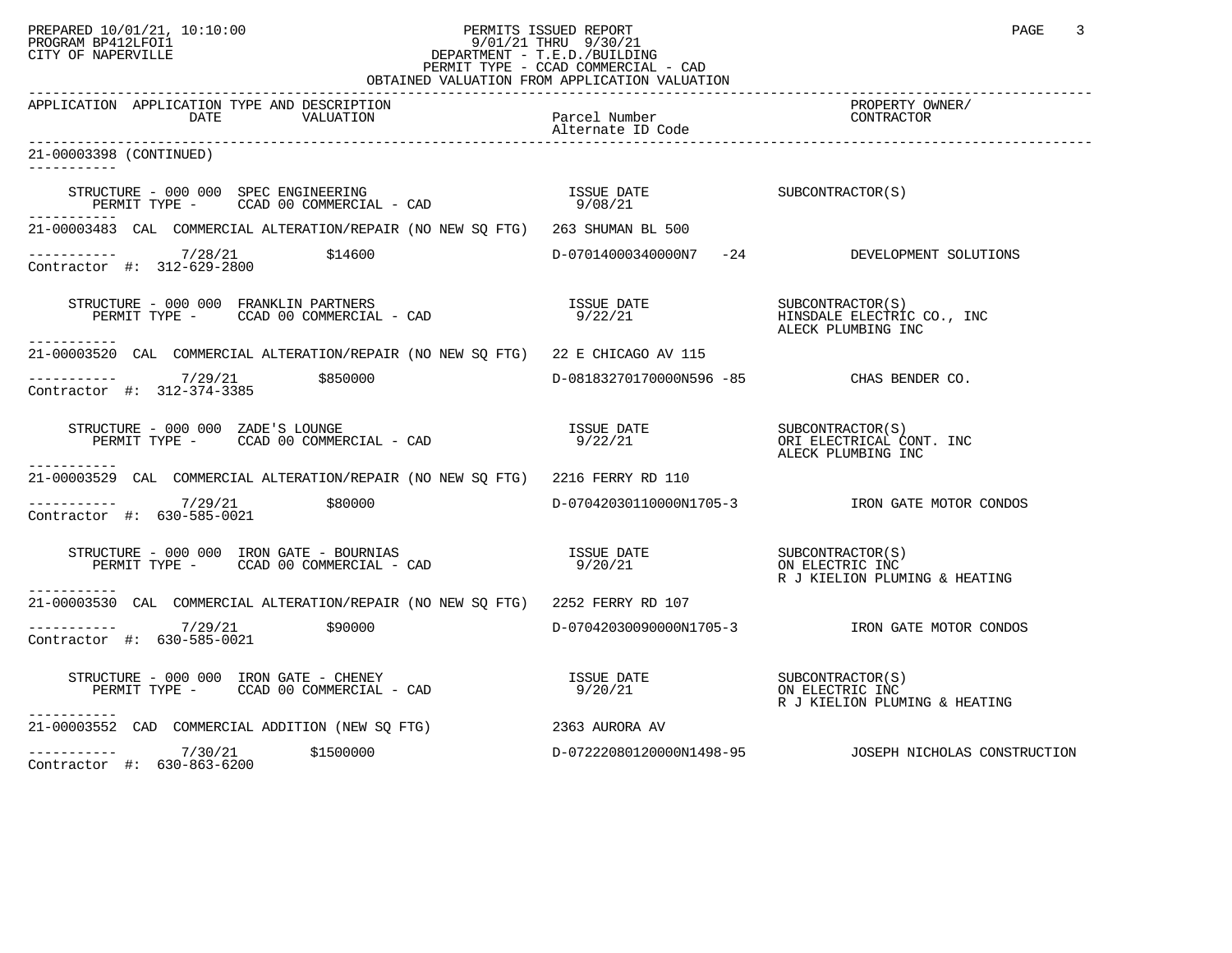#### PREPARED 10/01/21, 10:10:00 PERMITS ISSUED REPORT PAGE 4 PROGRAM BP412LFOI1 9/01/21 THRU 9/30/21 CITY OF NAPERVILLE **Example 20** CITY OF NAPERVILLE PERMIT TYPE - CCAD COMMERCIAL - CAD OBTAINED VALUATION FROM APPLICATION VALUATION

| APPLICATION APPLICATION TYPE AND DESCRIPTION<br>DATE<br>VALUATION                                                                                                                                                                                                                                                                                                                                                                                 | Parcel Number<br>Alternate ID Code      | PROPERTY OWNER/<br>CONTRACTOR                          |
|---------------------------------------------------------------------------------------------------------------------------------------------------------------------------------------------------------------------------------------------------------------------------------------------------------------------------------------------------------------------------------------------------------------------------------------------------|-----------------------------------------|--------------------------------------------------------|
| 21-00003552 (CONTINUED)                                                                                                                                                                                                                                                                                                                                                                                                                           |                                         |                                                        |
| STRUCTURE – 000 000 NAPLETON MAZDA OF NAPERVILLE SUSUE DATE SUBCONTRACTOR(S)<br>PERMIT TYPE – CCAD 00 COMMERCIAL – CAD 9/22/21 SANDMAN PLUMBING, INC                                                                                                                                                                                                                                                                                              |                                         | BATTAGLIA INDUSTRIES INC.<br>CLARK ROOFING COMPANY     |
| 21-00003571 CAL COMMERCIAL ALTERATION/REPAIR (NO NEW SO FTG) 860 W 75TH ST 124                                                                                                                                                                                                                                                                                                                                                                    |                                         |                                                        |
| ---------- 7/30/21 \$80000<br>Contractor #: 815-679-6589                                                                                                                                                                                                                                                                                                                                                                                          |                                         | D-07253110060000N1273-143 L & S CONTRACTORS CORP.      |
| $\begin{array}{cccc}\n \text{STRUCTURE} & - & 000 & 000 & \text{SUGARING NYC} \\  \text{PERMIT TYPE} & - & \text{CCAD} & 00 & \text{COMMERCIAL} & - & \text{CAD} \\  \text{PERMIT TYPE} & - & \text{CCAD} & 00 & \text{COMMERCIAL} & - & \text{CAD} \\  \end{array}$<br>-----------                                                                                                                                                               |                                         | MJD PLUMBING INC.                                      |
| 21-00003587 CAL COMMERCIAL ALTERATION/REPAIR (NO NEW SO FTG) 256 S ROUTE 59 108                                                                                                                                                                                                                                                                                                                                                                   |                                         |                                                        |
| $---------$ 8/02/21 \$895000<br>Contractor #: 847-598-8660                                                                                                                                                                                                                                                                                                                                                                                        |                                         | D-07221020240000N1153-94 MIDWEST CONSTRUCTION PARTNERS |
| $\begin{array}{ccccccccc} \texttt{STRUCTURE} & - & 000 & 000 & \texttt{LA}-\texttt{Z-BOY} & & & & & & \\ \texttt{PERMIT TYPE} & - & \texttt{CCAD} & 00 & \texttt{COMMERCIAL} & - & \texttt{CAD} & & & & & \\ \end{array} \qquad \begin{array}{cccccc} \texttt{ISSUE} & \texttt{DATE} & & & & & & \\ \texttt{SUSIC} & \texttt{DATE} & & & & & & \\ \texttt{DZ} & 00 & \texttt{COMMERCIAL} & - & \texttt{CAD} & & & \\ \end{array}$<br>------------ |                                         | EMMI ELECTRIC INC                                      |
| 21-00003613 CAL COMMERCIAL ALTERATION/REPAIR (NO NEW SO FTG) 120 WATER ST 106                                                                                                                                                                                                                                                                                                                                                                     |                                         |                                                        |
| ---------- 8/03/21<br>\$7000<br>Contractor #: 630-740-6563                                                                                                                                                                                                                                                                                                                                                                                        |                                         | D-07134420240000N1695-84 SEOUOIA GENERAL CONSTRUCTION  |
| STRUCTURE - 000 000 BEN & JERRY'S<br>PERMIT TYPE - CCAD 00 COMMERCIAL - CAD                                                                                                                                                                                                                                                                                                                                                                       | ISSUE DATE SUBCONTRACTOR(S)<br>9/20/21  |                                                        |
| 21-00003655 CAL COMMERCIAL ALTERATION/REPAIR (NO NEW SO FTG) 621 E OGDEN AV                                                                                                                                                                                                                                                                                                                                                                       |                                         |                                                        |
| $--------- 8/04/21$<br>\$5000<br>Contractor #: 630-479-9064                                                                                                                                                                                                                                                                                                                                                                                       | D-08074090230000N364 -56 MIKE BATTAGLIA |                                                        |
| STRUCTURE – 000 000 SALON BRIELLE<br>PERMIT TYPE – CCAD 00 COMMERCIAL – CAD 19/10/21 21 CUSTOM POWER ELECTRIC<br>STRUCTURE - 000 000 SALON BRIELLE<br>-----------                                                                                                                                                                                                                                                                                 |                                         |                                                        |
| 21-00003675 CAL COMMERCIAL ALTERATION/REPAIR (NO NEW SQ FTG) 1811 HIGH GROVE LN 139                                                                                                                                                                                                                                                                                                                                                               |                                         |                                                        |
| $--------- 8/05/21$ \$10000<br>Contractor #: 630-355-8094                                                                                                                                                                                                                                                                                                                                                                                         |                                         | D-07151020120000N1157-64 MUSTANG CONSTRUCTION INC      |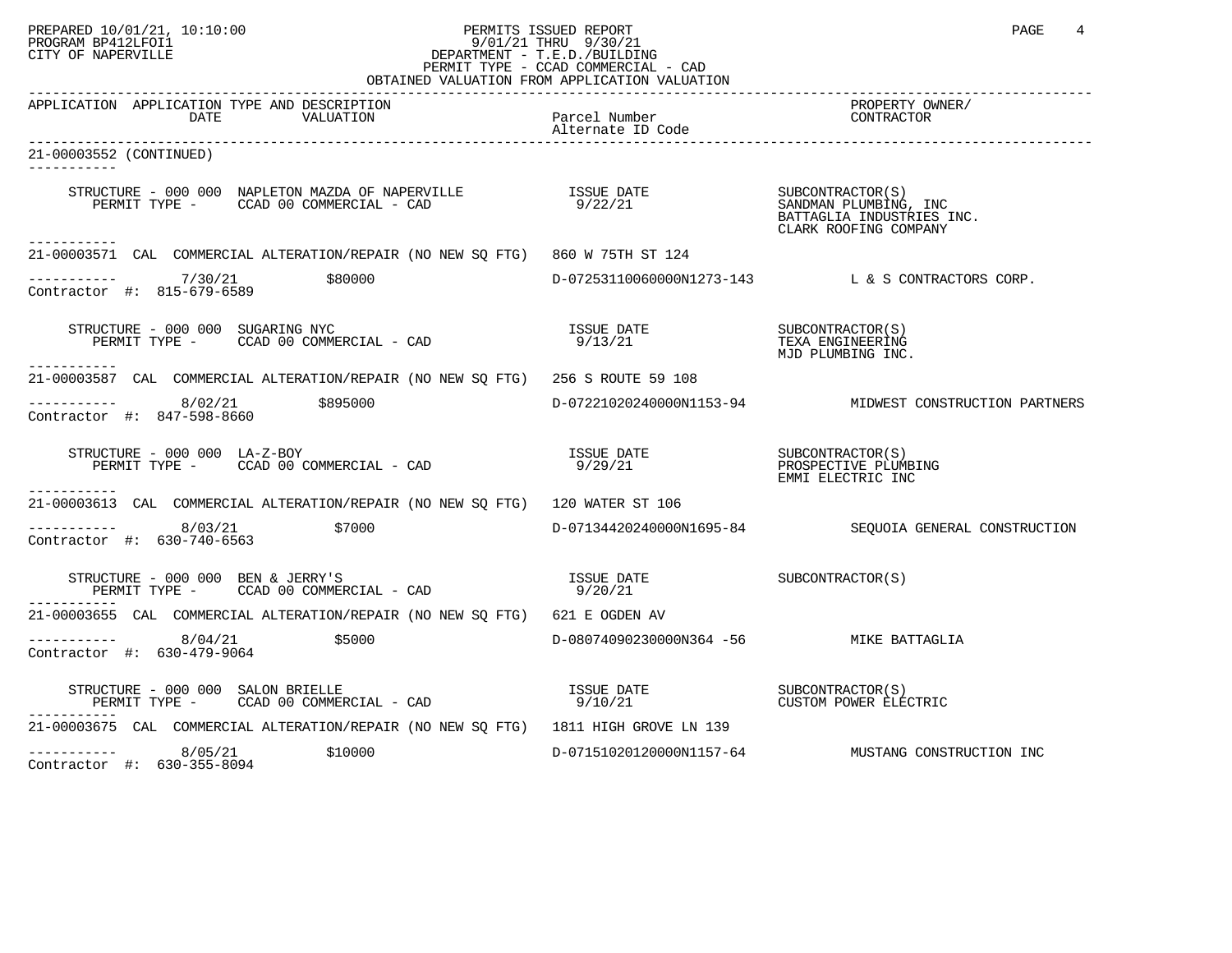## PREPARED 10/01/21, 10:10:00 PERMITS ISSUED REPORT PAGE 5 PROGRAM BP412LFOI1 9/01/21 THRU 9/30/21 CITY OF NAPERVILLE **Example 20** CITY OF NAPERVILLE PERMIT TYPE - CCAD COMMERCIAL - CAD OBTAINED VALUATION FROM APPLICATION VALUATION

| APPLICATION APPLICATION TYPE AND DESCRIPTION<br>DATE<br>VALUATION                                                                                                                                                                                                                                                                                                                                | Parcel Number<br>Alternate ID Code      | PROPERTY OWNER/<br>CONTRACTOR                          |
|--------------------------------------------------------------------------------------------------------------------------------------------------------------------------------------------------------------------------------------------------------------------------------------------------------------------------------------------------------------------------------------------------|-----------------------------------------|--------------------------------------------------------|
| 21-00003675 (CONTINUED)                                                                                                                                                                                                                                                                                                                                                                          |                                         |                                                        |
| $\begin{array}{cccc} \texttt{STRUCTURE} & - & 000 & 000 & \texttt{MUSTANG CONSTRUCTION} \\ \texttt{PERMIT TYPE} & - & \texttt{CCAD} & 00 & \texttt{COMMERCIAL} & - & \texttt{CAD} \\ \end{array} \qquad \begin{array}{cccc} \texttt{ASUE} & \texttt{DATE} & \texttt{SUECONTRACTOR(S)} \\ \texttt{9/22/21} & \texttt{9/22/21} & \texttt{MUSTANG CONSTRUCTION INC} \\ \end{array}$<br>------------ |                                         |                                                        |
| 21-00003676 CAL COMMERCIAL ALTERATION/REPAIR (NO NEW SO FTG) 1811 HIGH GROVE LN 239                                                                                                                                                                                                                                                                                                              |                                         |                                                        |
| ---------- 8/05/21 \$10000 \$10000 D-0715102012000 N1157-64 MUSTANG CONSTRUCTION INC<br>Contractor #: 630-355-8094                                                                                                                                                                                                                                                                               |                                         |                                                        |
| $\begin{array}{cccc} \texttt{STRUCTURE} & - & 000 & 000 & \texttt{MUSTANG CONSTRUCTION} \\ \texttt{PERMIT TYPE} & - & \texttt{CCAD} & 00 & \texttt{COMMERCIAL} & - & \texttt{CAD} \\ \end{array} \qquad \begin{array}{cccc} \texttt{LSUE} & \texttt{DATE} & \texttt{SUBCONTRACTOR(S)} \\ \texttt{9/22/21} & \texttt{9/22/21} & \texttt{MUSTANG CONSTRUCTION INC} \\ \end{array}$<br>-----------  |                                         |                                                        |
| 21-00003681 CAL COMMERCIAL ALTERATION/REPAIR (NO NEW SO FTG) 1230 E DIEHL RD 106                                                                                                                                                                                                                                                                                                                 |                                         |                                                        |
| $---------$ 8/05/21 \$65699<br>Contractor #: $847 - 534 - 2511$                                                                                                                                                                                                                                                                                                                                  |                                         | D-08053020160000N125 -27 ALLEGIANCE CONSTRUCTION GROUP |
| -----------                                                                                                                                                                                                                                                                                                                                                                                      |                                         |                                                        |
| 21-00003682 CAL COMMERCIAL ALTERATION/REPAIR (NO NEW SO FTG) 1230 E DIEHL RD 108                                                                                                                                                                                                                                                                                                                 |                                         |                                                        |
| $8/05/21$ \$65699<br>Contractor #: 847-534-2511                                                                                                                                                                                                                                                                                                                                                  |                                         | D-08053020160000N125 -27 ALLEGIANCE CONSTRUCTION GROUP |
| $\begin{array}{cccc} \texttt{STRUCTURE} & - & 000 & 000 & \texttt{MARKET READV} & - & \texttt{SPEC SUITE} & \texttt{ISSUE DATE} & \texttt{DATE} & \texttt{SUBCONTRACTOR(S)} \\ \texttt{PERMIT TYPE} & - & \texttt{CCAD} & 00 & \texttt{COMMERCIAL} & - & \texttt{CAD} & 9/22/21 & \texttt{XALISH ELECTRIC} \\ \end{array}$                                                                       |                                         |                                                        |
| 21-00003683 CAL COMMERCIAL ALTERATION/REPAIR (NO NEW SQ FTG) 1240 E DIEHL RD 100                                                                                                                                                                                                                                                                                                                 |                                         |                                                        |
| $\begin{array}{cccc}\n - & - & - & - & - - \\  \text{Contractor} & \# & 847 - 534 - 2511 & \end{array}$ \$65699                                                                                                                                                                                                                                                                                  |                                         | D-08053020170000N125 -27 ALLEGIANCE CONSTRUCTION GROUP |
|                                                                                                                                                                                                                                                                                                                                                                                                  |                                         |                                                        |
| 21-00003753 CAL COMMERCIAL ALTERATION/REPAIR (NO NEW SQ FTG) 2735 HASSERT BL 135                                                                                                                                                                                                                                                                                                                 |                                         |                                                        |
| $-$ --------- 8/10/21 \$30000<br>Contractor #:                                                                                                                                                                                                                                                                                                                                                   | W-01153021140000N1426-259 EAGLE EXPRESS |                                                        |
| STRUCTURE – 000 000 THE MAIL BOX STORE<br>PERMIT TYPE – CCAD 00 COMMERCIAL – CAD 9/08/21                                                                                                                                                                                                                                                                                                         | ISSUE DATE SUBCONTRACTOR(S)             |                                                        |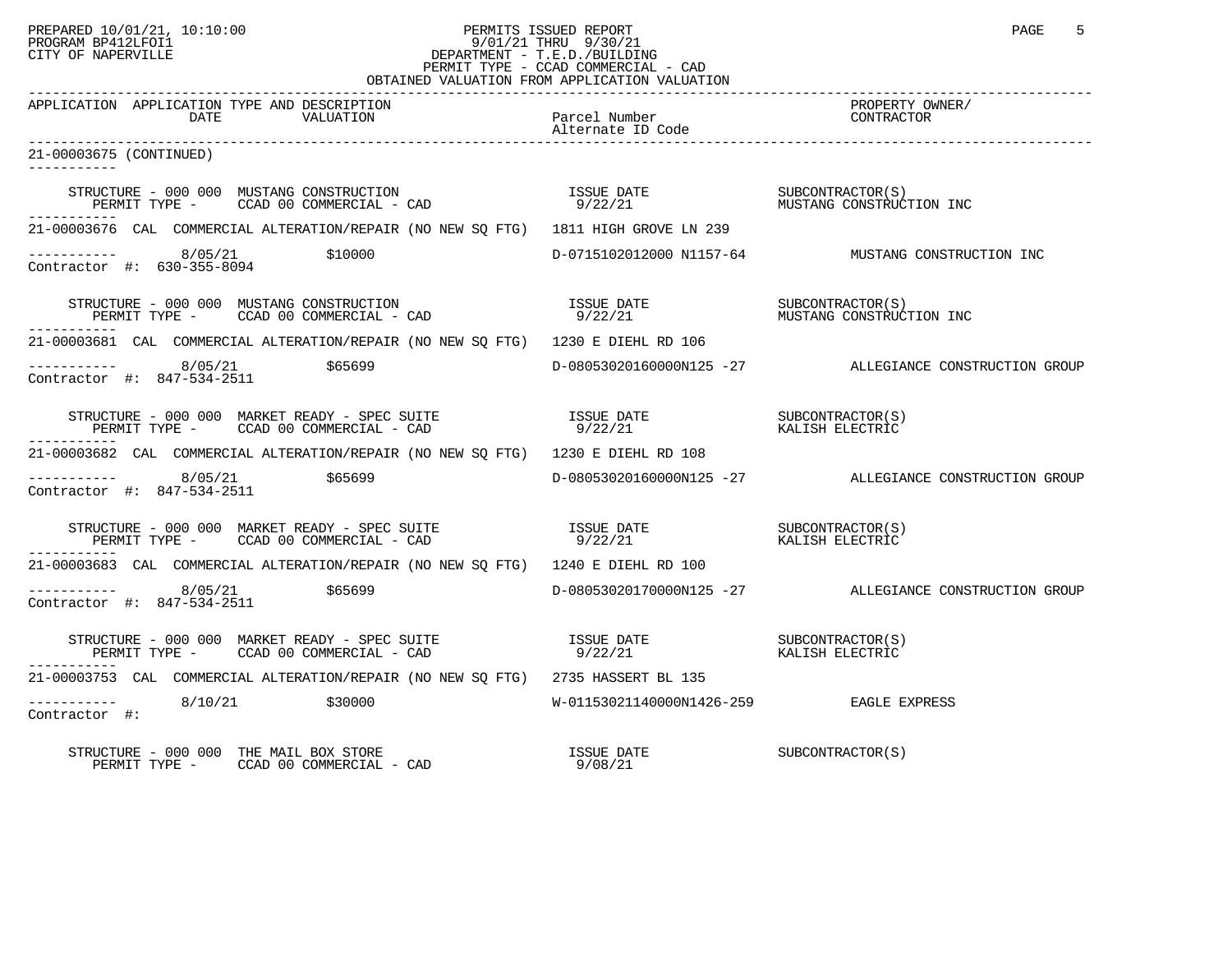## PREPARED 10/01/21, 10:10:00 PERMITS ISSUED REPORT PAGE 6 PROGRAM BP412LFOI1 9/01/21 THRU 9/30/21 CITY OF NAPERVILLE **Example 20** CITY OF NAPERVILLE PERMIT TYPE - CCAD COMMERCIAL - CAD OBTAINED VALUATION FROM APPLICATION VALUATION

| APPLICATION APPLICATION TYPE AND DESCRIPTION<br>DATE<br>VALUATION                                                                                                                                                                                                                                                                                                   | Parcel Number<br>Alternate ID Code          | PROPERTY OWNER/<br>CONTRACTOR                                       |
|---------------------------------------------------------------------------------------------------------------------------------------------------------------------------------------------------------------------------------------------------------------------------------------------------------------------------------------------------------------------|---------------------------------------------|---------------------------------------------------------------------|
| 21-00003757 CAL COMMERCIAL ALTERATION/REPAIR (NO NEW SQ FTG) 2855 95TH ST                                                                                                                                                                                                                                                                                           |                                             |                                                                     |
| $\begin{array}{cccc}\n - & - & - & - & - - \\  \text{Contractor} & + & 262 - 842 - 7175 & \end{array}$ \$94858                                                                                                                                                                                                                                                      | W-01033060050000N1338-199 TRU SERVICE GROUP |                                                                     |
| $\begin{array}{cccccc} \texttt{STRUCTURE} & - & 000 & 000 & \texttt{HUNTINGTON} & \texttt{NAITIONAL BANK} & \texttt{(JEWEL)} & & & & & & & & & & & & & & \\ \texttt{PERMIT TYPE} & - & & & & & & & & & & & & \\ \texttt{PERMIT TYPE} & - & & & & & & & & & & & \\ \end{array}$<br>PERMIT TYPE - CCAD 00 COMMERCIAL - CAD                                            |                                             |                                                                     |
| 21-00003776 CAL COMMERCIAL ALTERATION/REPAIR (NO NEW SQ FTG) 1240 E DIEHL RD 200                                                                                                                                                                                                                                                                                    |                                             |                                                                     |
| $\begin{array}{cccc}\n-2 & -2 & -2 & -2 \\ \text{Contractor} & +2 & 8 & -25 & -25 & -25 \\ \end{array}$ \$720000                                                                                                                                                                                                                                                    |                                             | D-08053020170000N125 -27 ALLEGIANCE CONSTRUCTION GROUP              |
| $T\text{RUCTURE} - 000 000 \space \text{COSNIZANT}$<br>PERMIT TYPE - CCAD 00 COMMERCIAL - CAD 9/21/21<br>STRUCTURE - 000 000 COGNIZANT<br>------------                                                                                                                                                                                                              |                                             | SUBCONTRACTOR(S)<br>KALISH ELECTRIC<br>WARREN F THOMAS PLUMBING CO. |
| 21-00003801 CAL COMMERCIAL ALTERATION/REPAIR (NO NEW SQ FTG) 425 W OGDEN AV                                                                                                                                                                                                                                                                                         |                                             |                                                                     |
| ----------  8/13/21    \$95858    \$95859    \$95859    \$95859    \$95859    \$95859    \$95859    \$95858    \$95858    \$95858    \$95858    \$95858    \$95858    \$95858    \$95858    \$95858    \$95858    \$95858    \$95858    \$95858<br>Contractor #: 262-842-7175                                                                                       |                                             |                                                                     |
| STRUCTURE – 000 000 HUNTINGTON NATIONAL BANK                      ISSUE DATE                   SUBCONTRACTOR(S)<br>PERMIT TYPE –     CCAD 00 COMMERCIAL – CAD                          9/16/21                        CONTINENTAL                                                                                                                                   |                                             |                                                                     |
| 21-00003975 CAL COMMERCIAL ALTERATION/REPAIR (NO NEW SO FTG) 2244 95TH ST 210                                                                                                                                                                                                                                                                                       |                                             |                                                                     |
| ----------- 8/25/21 \$20000<br>Contractor #: 224-629-9594                                                                                                                                                                                                                                                                                                           |                                             | W-01102010330004N1553-215 BLUESTONE MANAGMENT                       |
|                                                                                                                                                                                                                                                                                                                                                                     |                                             |                                                                     |
| 21-00003977 CAL COMMERCIAL ALTERATION/REPAIR (NO NEW SQ FTG) 2244 95TH ST 220                                                                                                                                                                                                                                                                                       |                                             |                                                                     |
|                                                                                                                                                                                                                                                                                                                                                                     |                                             |                                                                     |
| $\begin{tabular}{lllllllllllllllllll} \textsc{STRUCTURE} & - & 000 & 000 & \textsc{ADVOCATE} & \textsc{PROPERT} & \textsc{MGMT} & & & & & & \\ \textsc{PERMIT TYPE} & - & \textsc{CCAD} & 00 & \textsc{COMMERCIAL} & - & \textsc{CAD} & & & & & \\ \textsc{PERMIT TYPE} & - & \textsc{CCAD} & 00 & \textsc{COMMERCIAL} & - & \textsc{CAD} & & & & \\ \end{tabular}$ |                                             |                                                                     |
| TOTAL PERMITS ISSUED 31 TOTAL PERMITS HELD                                                                                                                                                                                                                                                                                                                          | $\Omega$                                    |                                                                     |
| TOTAL APPLICATION VALUATION 7,350,413                                                                                                                                                                                                                                                                                                                               |                                             |                                                                     |